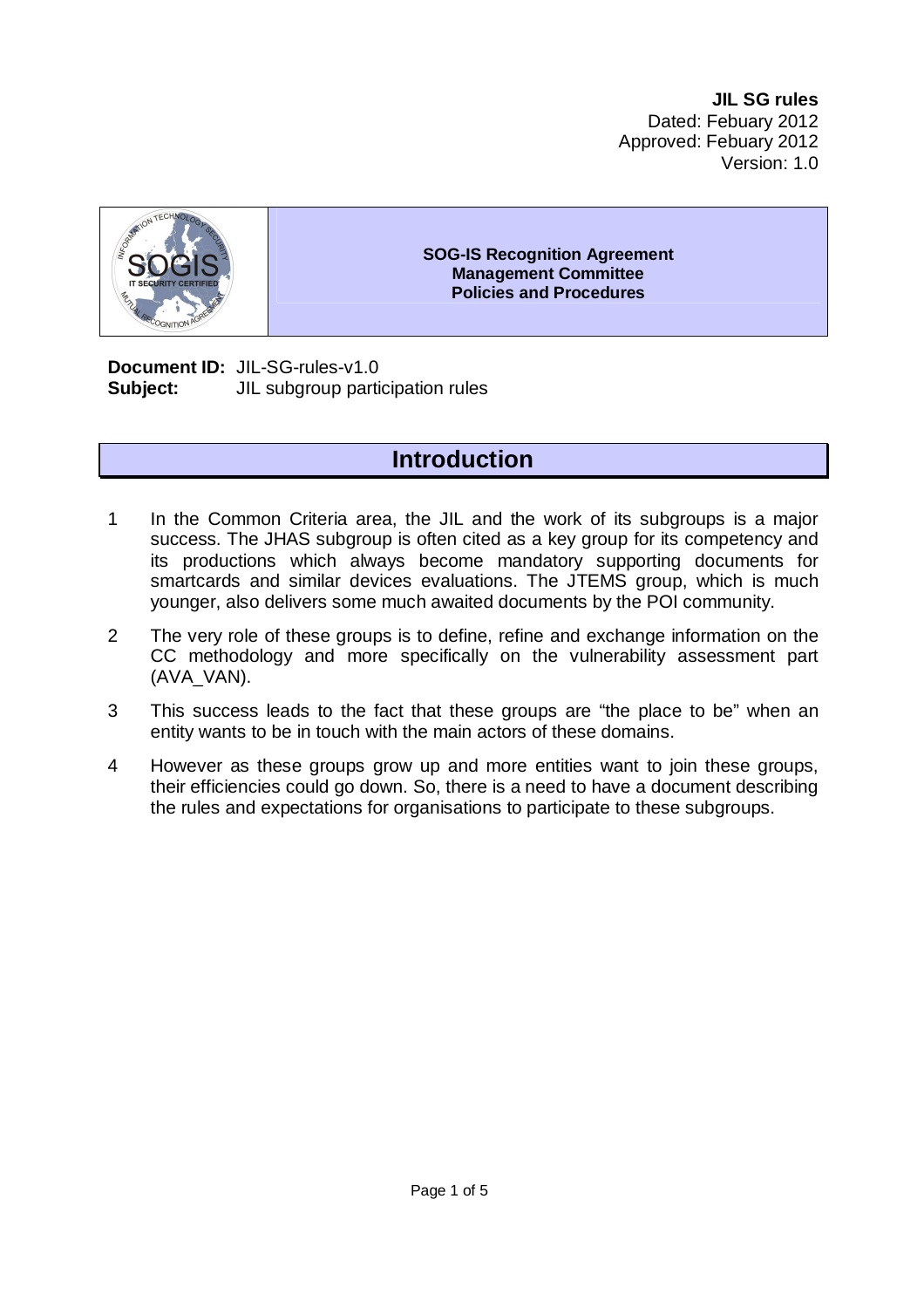## **Applying members**

5 The general rules are applicable to all applying organisations, but according to the role of the organisation, some specific rules are added.

### **General rules**

*Technical Usefulness of the application* 

- 6 The applying entity should demonstrate its need to be a member of the subgroup and reciprocally the gain for the subgroup to have its participation.
- 7 The applying entity shall belong to a recognized organization/corporation.

#### *Attendance*

8 The applying entity shall accept a minimum participation level of 75% in subgroup meetings and actively respond to the tasks asked by the chairman. A single representative and a back-up should be defined.

#### *Confidentiality and legal aspects*

- 9 Due to the sensitivity of the topics discussed in the subgroup meeting, the confidentiality of the discussion must be guaranteed by respecting the relevant subgroup TOR.
- 10 For some of the topics concerning cryptography, cryptanalysis and high-end measurement equipments, the Wassenaar arrangement could apply, especially the "List of dual-use goods and technologies", category 5, part 2, "Information security" are relevant.

### **Certification Bodies**

- 11 CBs represented in the JIWG are considered a *de facto* member of all subgroups.
- 12 Other SOGIS participants are allowed to apply for membership.

 $\overline{a}$ 

13 Certification Bodies operating outside the European region<sup>1</sup> can only apply for membership under the terms of a liaison.

<sup>&</sup>lt;sup>1</sup> Note that where European region is mentioned this shall be interpreted as nations within the European Union and EFTA as defined by the SOGIS-MRA.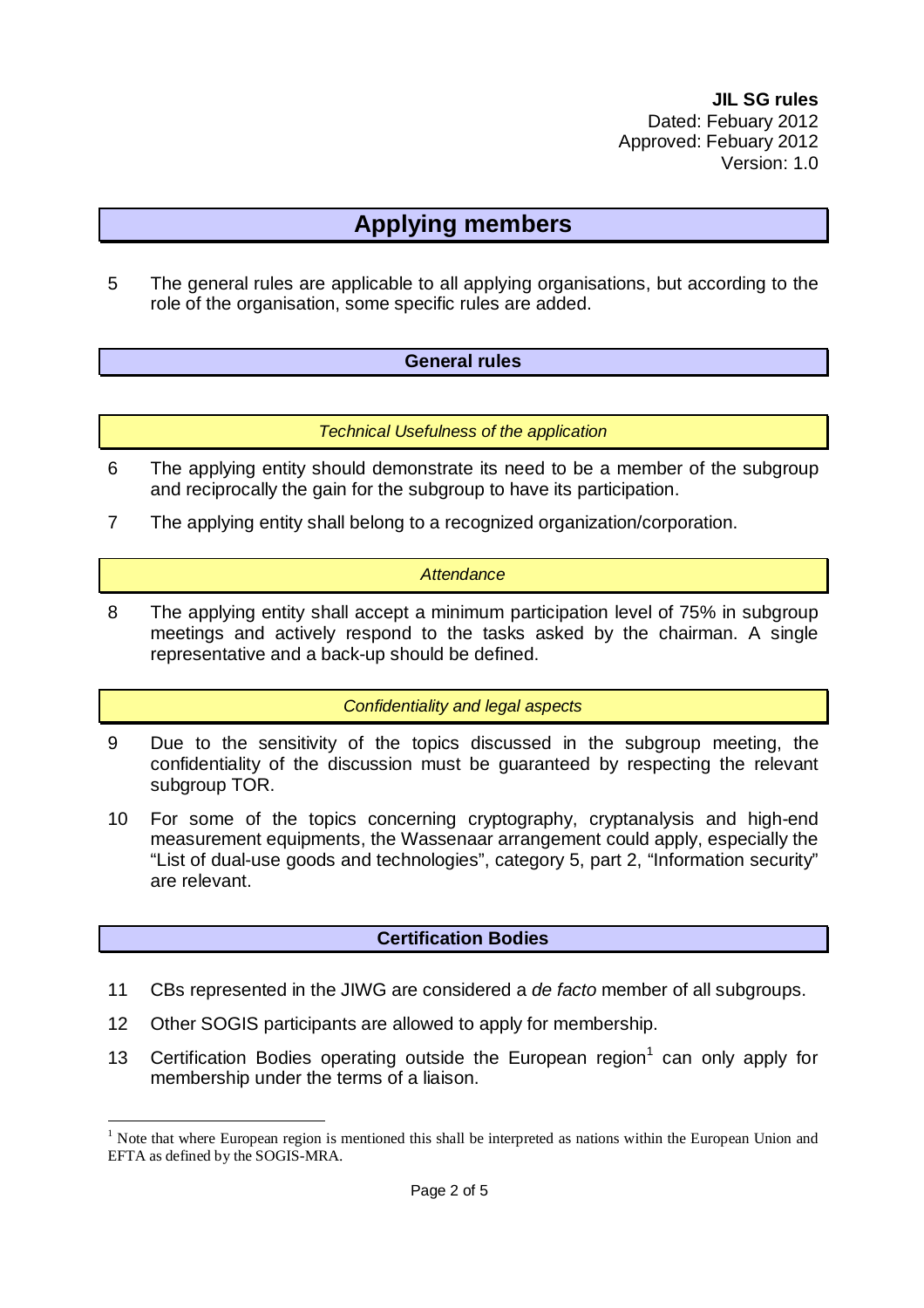- 14 The purpose of a liaison is to strengthen the technical capabilities on both sides and to inform each other on technical developments. This liaison essentially includes coordination meetings at the CB level and the exchange of an observer representative attending each other subgroup meetings as specified in the liaison agreement.
- 15 It is expected that a liaison request is sent from an already existing and active consortium or community. Therefore other schemes wishing to have a liaison are encouraged to setup a consortium or community with all their stakeholders in the technical domain covered by a subgroup.

#### **Laboratories**

- 16 Laboratories operating under a SOG-IS MRA Qualified CB are allowed to apply for membership.
- 17 Laboratories originating within the European region supported by a SOG-IS MRA Qualified CB are allowed to apply for membership (written support letter required).
- 18 Laboratories originating outside the European region (and not operating under a SOG-IS MRA Qualified CB) can only apply for membership under the terms of a liaison.

### **Developers**

- 19 Developers that have relevant products evaluated in Europe by a European laboratory under an appropriate scheme (e.g. SOG-IS MRA, CCRA, etc.) are allowed to apply for membership.
- 20 It is not intended that subgroup participation is used as a means to gain experience to start evaluating products and to enable start doing business in Europe.

### **End Users**

21 End-user groups or organisations (e.g. Payment schemes, Telco's, etc.) that have their business in Europe are allowed to apply for membership.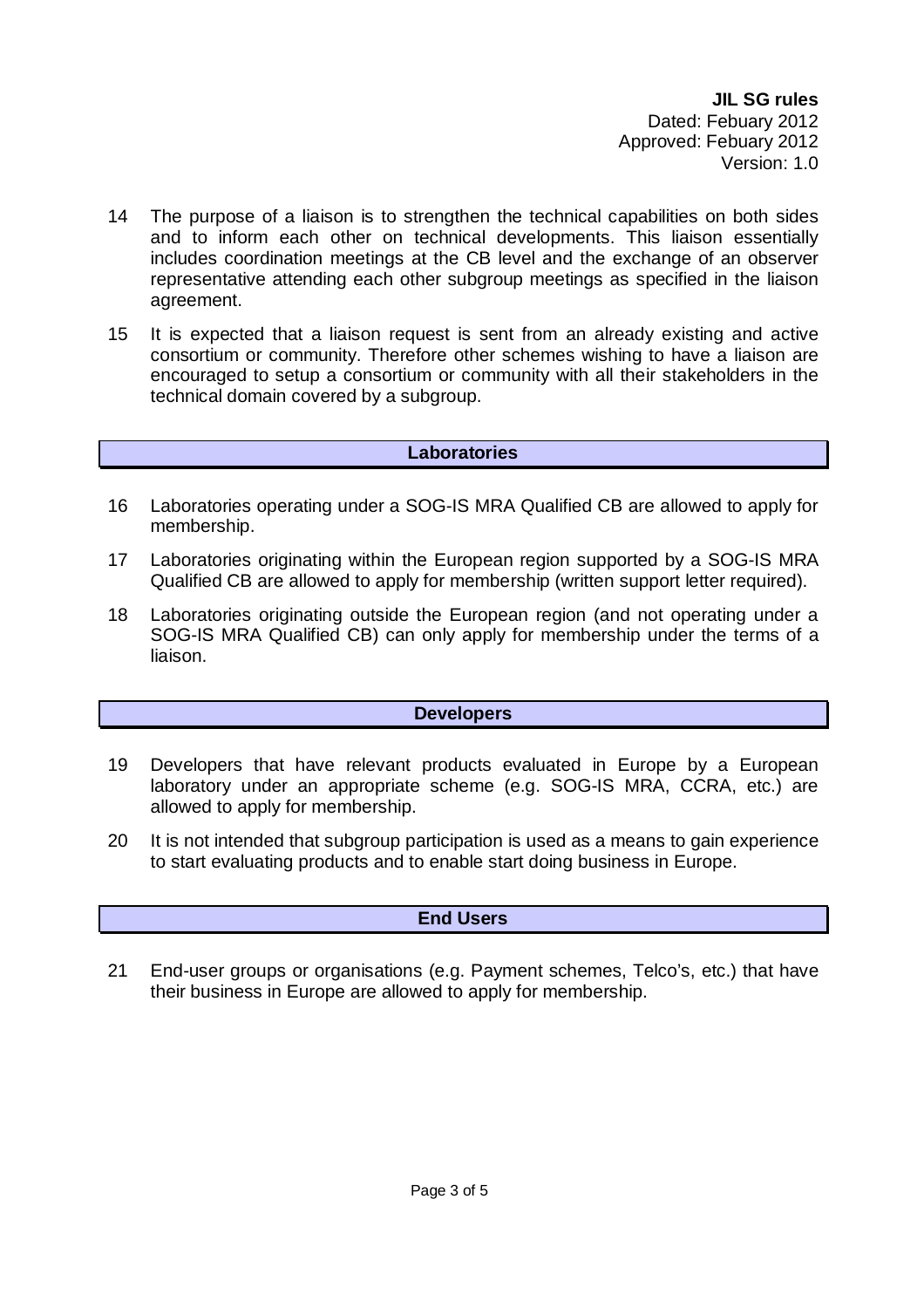### **Application assessment**

- 22 Applicants, not being a Certification Body are required to submit their completed application form (see Annex) to the chairman of the relevant subgroup.
- 23 The application form will be assessed by the relevant subgroup on the technical capabilities of the applicant and their potential and willingness to actively contribute to the subgroup goals. As part of this assessment there could be a request to the applicant to provide a technical presentation.
- 24 Furthermore the willingness of the applicant to obey the confidentiality rules and to respect the intellectual property rights of the members will be assessed.
- 25 The results of these assessments and the advice of the subgroup must be forwarded to the JIWG for final approval.
- 26 Applications from a CB will follow a different process and have to be submitted to the chair of the JIWG. In this case the JIWG will perform the assessment and will coordinate the result with the SOG-IS MC.

### **Existing members**

- 27 All subgroup members (except *de facto* members) will have to renew their application every 3 years.
- 28 Any member who no longer complies with the general rules defined above may be excluded from the subgroup.